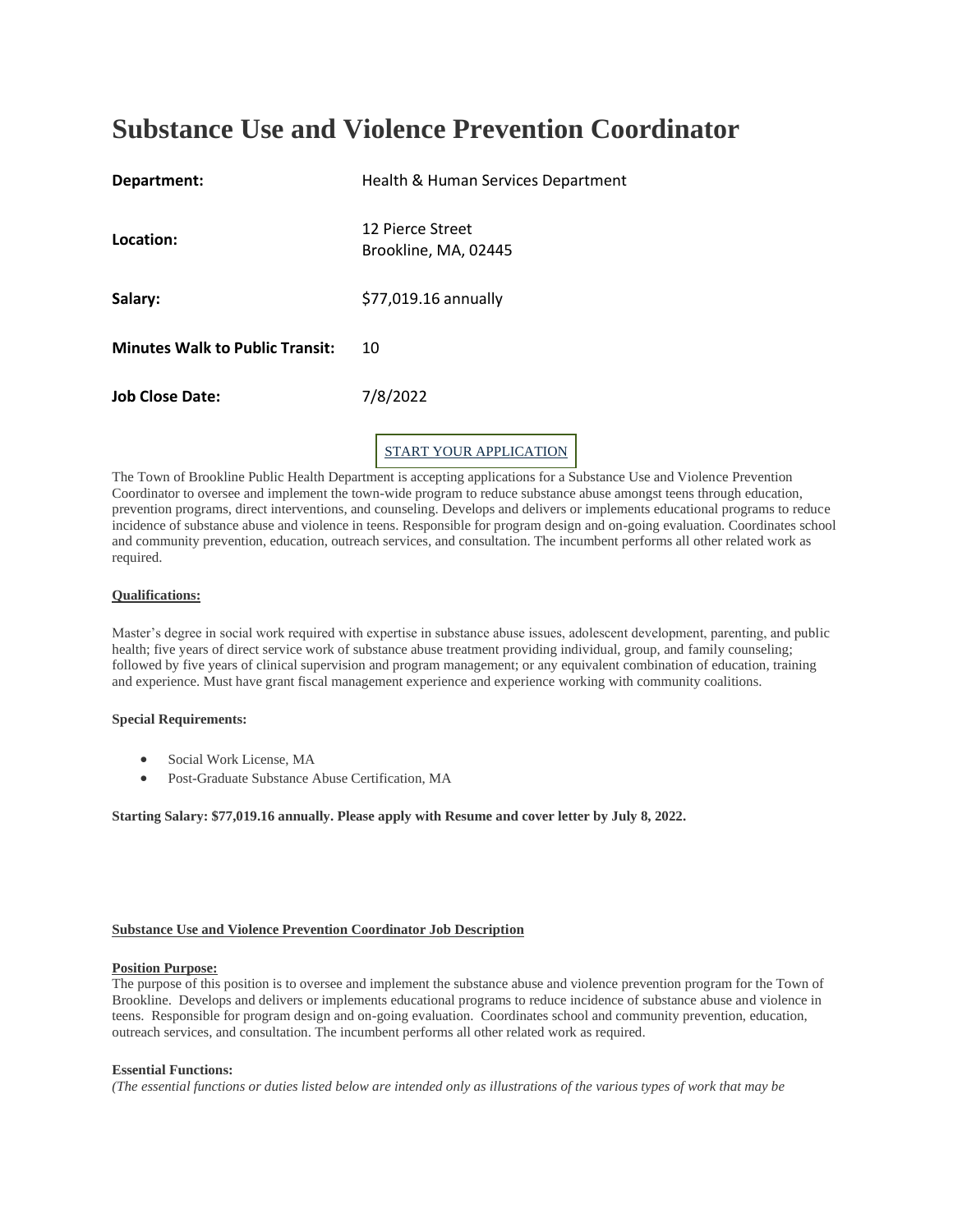*performed. The omission of specific statements of duties does not exclude them from the position if the work is similar, related or a logical assignment to the position.)*

- Coordinates a town-wide program to reduce substance abuse amongst teens through education, prevention programs, direct interventions, and counseling.
- Actively promotes youth substance abuse programs to families and individuals; develops and maintains relationships with other professionals, schools, institutions and agencies implementing substance abuse services via education, prevention, outreach, support and treatment.
- Provides assessments, consultations, interventions referrals and individual group and family counseling to youth people, their families, school, and town employees for substance abuse issues.
- Supervises division staff and interns; participates in recruiting, hiring, training and evaluation of staff and interns.
- Plans, writes, administers, and evaluates grants.
- Compiles and evaluates data on youth health risk issues; uses the data to develop the comprehensive substance abuse prevention strategic action plan including goals, objectives, and activities; evaluates the Plan on an annual basis.
- Coordinates the Substance Abuse and Violence Prevention Team meetings and the Round Table meetings and participates in the Brookline High School Crisis Team.
- Collaborates with school administration to develop and update school policies and procedures concerning tobacco, substance abuse and violence related issues for students and employees.
- Collaborate with police and court personnel to develop and implement the Juvenile Diversion Program and provide evaluation and intervention services for court involved youth.
- Plans and facilitates the utilization of speakers, presentations, assemblies and other community education and awareness programs on substance abuse and violence related to youth issues.
- Provides updated alcohol, tobacco and other drug prevention education and treatment resource guides and violence prevention resources and materials.
- Consults to school personnel in the implementation of alcohol, tobacco and other prevention curricula and violence prevention curricula. Purchases and evaluates new curricula videos and materials.
- Performs similar or related work as required, directed or as situation dictates.

#### **Recommended Minimum Qualifications:**

#### Education, Training and Experience:

Master's degree in social work required with expertise in substance abuse issues, adolescent development, parenting, and public health; five years of direct service work of substance abuse treatment providing individual, group, and family counseling; followed by five years of clinical supervision and program management; or any equivalent combination of education, training and experience. Must have grant fiscal management experience and experience working with community coalitions.

Special Requirements: Social Work License, Massachusetts Post-Graduate Substance Abuse Certification, Massachusetts

#### Knowledge, Ability and Skill:

*Knowledge:* Knowledge of services and resources available to youth. Knowledge of adolescent development. Knowledge of related state and federal laws and regulations. Thorough knowledge of education and outreach methods. Knowledge of grant writing and management.

*Ability:* Ability to use culturally and developmentally appropriate tools and programs. Ability to plan and creatively allocate resources. Ability to work with individuals, families and community agencies. Ability to work with teenagers and adolescents who are resistant or angry. Ability to coordinate and monitor client's care. Ability to work well with a variety of town, school and community agencies. Ability to facilitate community meetings and work with community coalitions. Comfortable with public speaking.

*Skill:* Skilled at grant fiscal management and grant writing. Skilled at data collection and analysis. Granting writing management skills. Skilled at coalition building. Supervisory skills. Skill in popular software applications for word processing, desktop publishing, spreadsheets, presentations, and database. Skill in group work, therapy, and counseling. Budget management and accounting skills. Skill in all of the above listed technology, tools, and equipment. Skill in relating to volunteers and colleagues. Excellent written and oral communications skills.